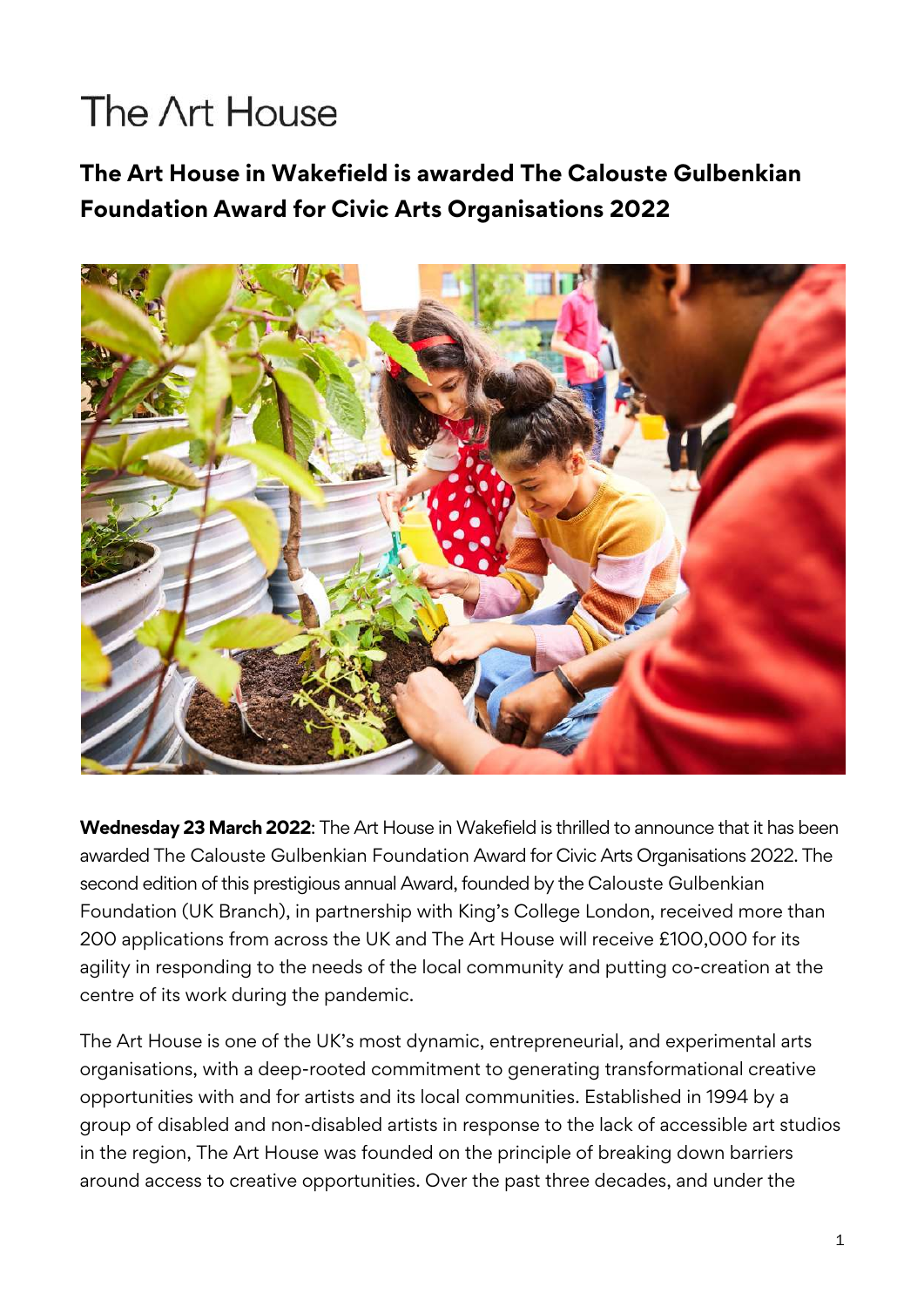leadership of Sydney Thornbury since 2017, this commitment - most notably to those artists and communities who have been traditionally marginalised and overlooked - has not only continued but has flourished.

During the pandemic, The Art House delivered a far-reaching, holistic – and above all, creative – response to support the myriad, often urgent, needs of artists and members of its local communities. This included: providing grants and commissions totalling more than £300,000 to locally-based artists and creative businesses who were unable to access government-led schemes; repurposing its interim-use spaces for food distribution; partnering with three local charities to house an emergency mental health drop-in service and NHS peri-natal mental health sessions; creating and distributing 1000 handmade activity boxes for local families; as well as planting 1000 sunflowers to cheer up passersby.



**Sydney Thornbury, CEO and Artistic Director of The Art House**: "*At The Art House we believe that creativity can empower people and transform communities, and that it is everyone's birth right to have access to it. Arts organisations have more power to create social impact than maybe they realise. We sit at the centre of our communities and can create a space where people from quite disparate backgrounds can come together and join in a shared experience. That matters. Our leaders and workforce are bright, entrepreneurial, lateral thinkers who can bring a fresh approach to entrenched problems. That matters too. And I have seen the positive changes that engagement with the arts can make to people's lives and wellbeing, which might be the thing that matters most of all. The work that arts organisations do in the community is not the icing on the cake, it is the cake. The Art House is deeply honoured to be the main awardee of the 2021 Calouste Gulbenkian Foundation Award for Civic Arts Organisations. It is a great validation of the work The Art House is doing and a tribute to all of the amazing people who engage with us and whom we consider part of our extended family. Thank you. The Art House is a home for us all, and together we will continue to create community, as well as art."*

The Art House brings together Wakefield's largest collection of artists under one roof and is the only purpose-built accessible studio space in West Yorkshire. Home to 50 artist studios, a gallery, an event space, three makers spaces, a café and shop, it is open seven days a week and offers a **vibrant year-round exhibition and events programme** featuring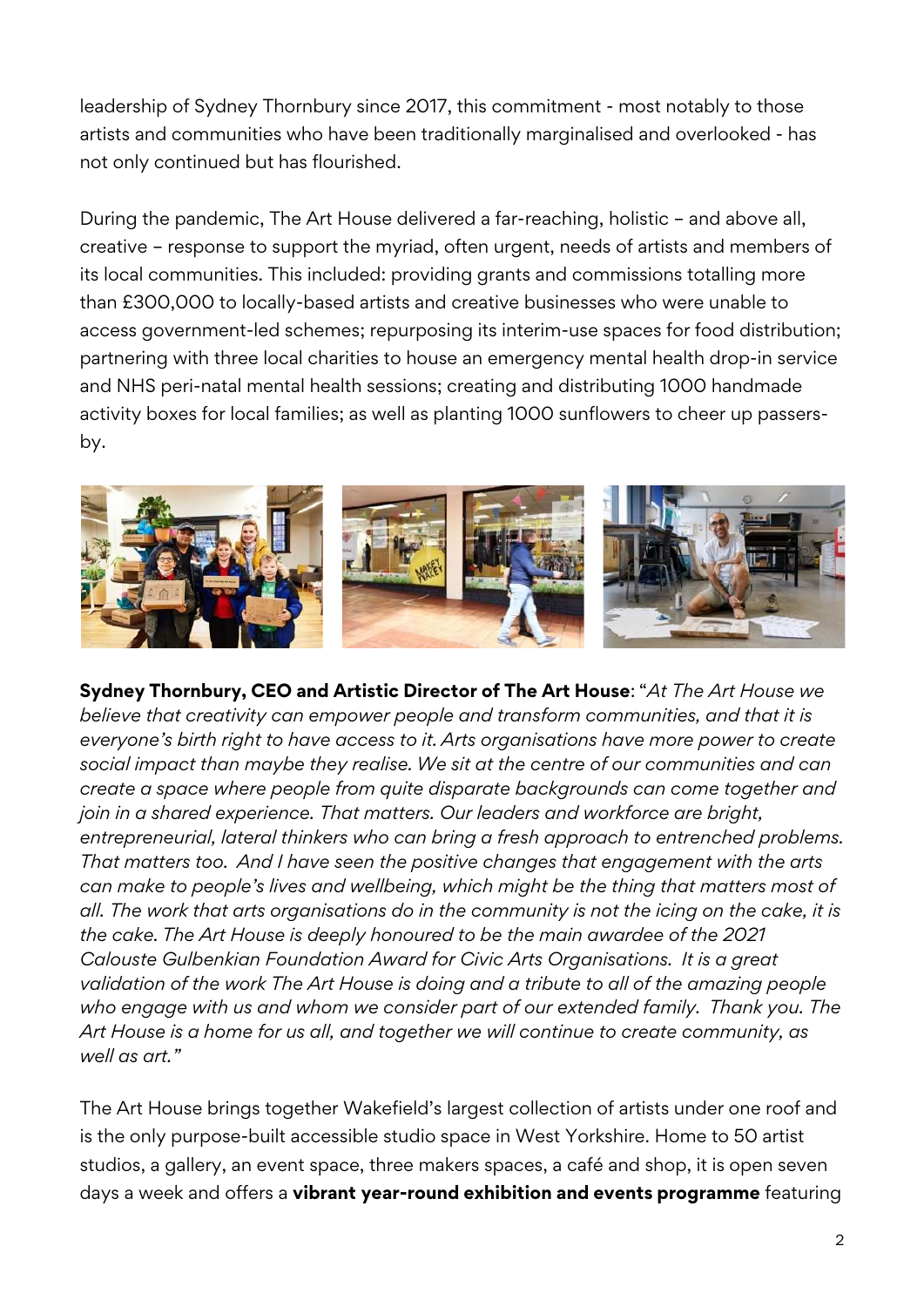international and homegrown visual artists. 2022 highlights include: a revisited retrospective from acclaimed sculptor and installation artist, Permindar Kaur (3 September to 13 November 2022), a solo exhibition debut from recent Leeds University Fine Art graduate, Hang Zhang (30 November 2022 to 5 February 2023) and *Dreamland* (30 March to 5 June 2022), the most comprehensive solo exhibition to date from the Iranian-born-now-UK-based artist and Paralympic runner, Mohammad Barrangi.

The Art House is the **UK's first Studio of Sanctuary**, and in 2017 Mohammad Barrangi was one of the first beneficiaries of this trailblazing residency programme that offers time, space and bespoke support to professional artists and creatives from refugee and asylum seeker backgrounds to rebuild their portfolios, develop their practice and establish professional networks as new arrivals to the UK and to the city of Wakefield. Over the past five years, Barrangi has exhibited in London – including at Tate Modern's Tate Exchange – as well as internationally, scooped numerous awards and had two works acquired by the British Museum. His upcoming exhibition at The Art House will feature large-scale murals alongside his first-ever sculptural works, developed using ground-breaking 3D-printing technology with the support of XPLOR, the Wakefield-based state-of-the-art research and innovation centre for entertainment technology and production.

Artistic expression is for all generations, and in 2021 **The Art House adopted a local school, Lawefield Lane Primary**. Once a week, children aged 9 to 11 take part in free ceramics, textiles and printmaking classes as part of the school's progressive arts curriculum in The Art House's professional makers spaces. These classes give the children a hands-on experience of what artists do, an opportunity to develop their creative thinking skills - skills that can be applied in all areas of their lives - as well as the confidence to know that culture is for them. Building on the success of this partnership, and thanks to the Calouste Gulbenkian Foundation Award, The Art House intends to launch a brand-new pay-what-you-can Saturday Creativity School for children and young people across the community.

Creativity extends far beyond the walls of the arts centre and a 7-minute stroll away, The Art House runs a one-of-a-kind creative and community-focused businesses initiative, in partnership with and based at The Ridings Shopping Centre. **Makey Wakey** brings empty spaces in the shopping centre vibrantly back to life by providing free access to these vacant commercial lots to artists, arts organisations, charities, community groups and social enterprises and supporting them – through tailored business, mentoring and partnership support - to realise their creative and entrepreneurial ambitions. First launched in January 2019, today Makey Wakey comprises of more than 20 spaces in The Ridings employing 23 people. All are signposted under its vibrant yellow visual branding including a children's theatre company, a baby clothes exchange shop, The Real Junk